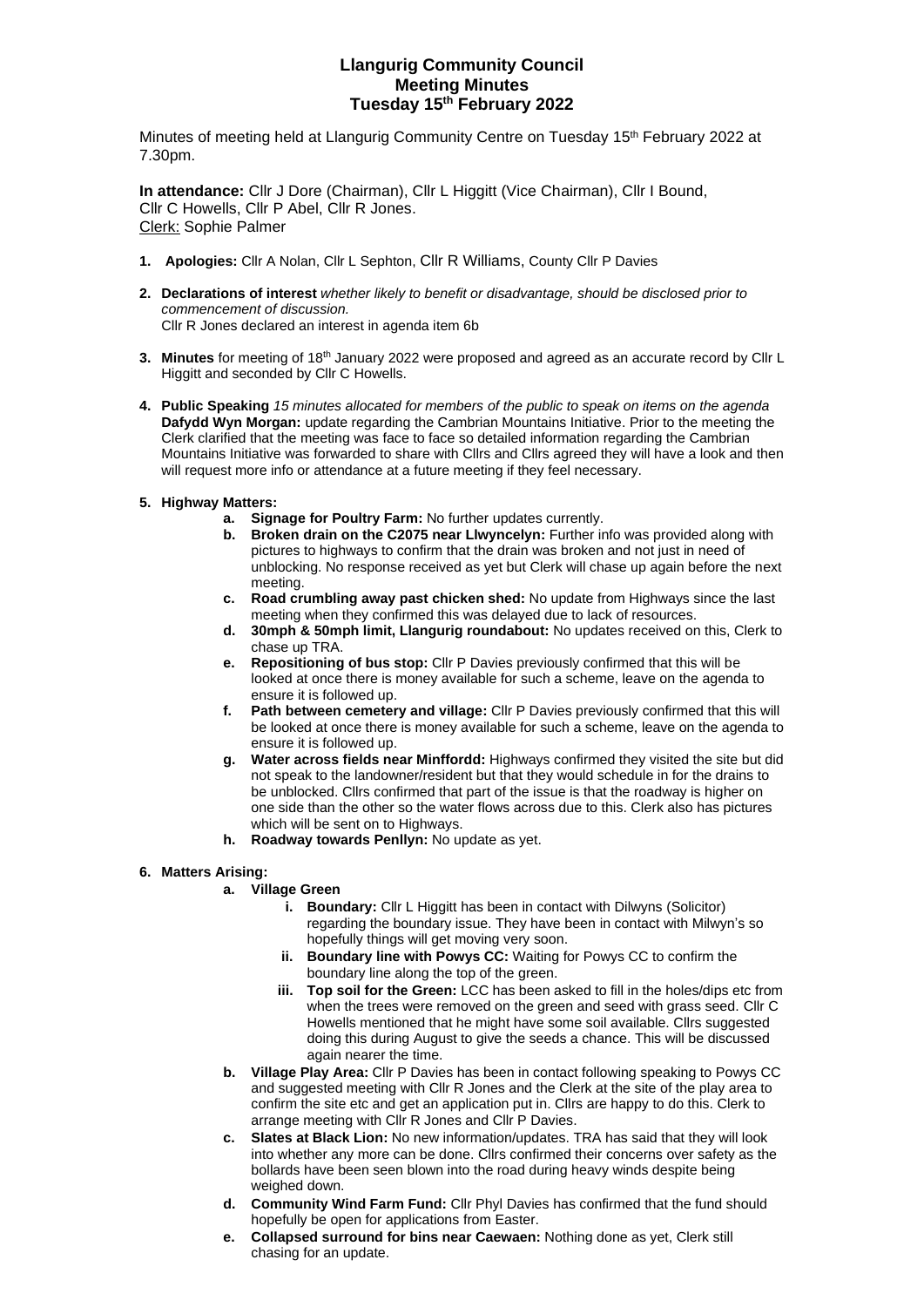- **f. Home to School transport issue of local resident:** Resident has confirmed that PCC are still not allowing free transport for her son although they have agreed that there is only a 62 metre difference in the routes. Cllrs wish to leave this item on the agenda until resolved.
- **g. Defibrillators:** Request for funding for a new cabinet for the defibrillator in Llangurig has been made, this will be discussed during agenda item 9c.
- **h. The Local Elections (Principal Areas) (Wales) Rules 2021 and the Local Elections (Communities) (Wales) Rules 2021:** Cllr L Higgitt and Clerk to look into details of this consultation and report back to Council.
- **i. Eligible Community Councils (General Power of Competence) (Qualifications of Clerks) (Wales) Regulations 2021:** Cllr L Higgitt and Clerk to look into details of this consultation and report back to Council.
- **j. Cambrian Mountains Initiative:** We have received detailed information which will be sent to all Cllrs for their information.
- **k. Jubilee Flag:** Cllrs discussed but did not think a specific Jubilee flag was required.
- **l. Dog fouling signs:** Clerk to ask PCC for the newer signs seen in other areas.
- **m. Powys CC engagement meeting; Clerks report.** Clerk confirmed that she attended the latest meeting. No specific items raised relevant to LCC.
- **7. Correspondence:** *Various correspondence received from Organisations and Government with up to date information relating to the current COVID-19 situation. All correspondence has been distributed to Cllrs and shared online as necessary.*
	- **a. Welsh Government:** The Local Government and Elections (Wales) Act 2021: Draft Statutory Guidance for Community and Town Councils, Consultation. Information noted, no action.
	- **b. The Local Elections (Principal Areas) (Wales) Rules 2021 and the Local Elections (Communities) (Wales) Rules 2021:** Discussed at agenda item 6h.
	- **c. Eligible Community Councils (General Power of Competence) (Qualifications of Clerks) (Wales) Regulations 2021:** Discussed at agenda item 6i.
	- **d. Local Residents:** Request for funds to help with funding flower display on Village Green. To be discussed in agenda item 9c.
	- **e. Powys CC:** Riverine SACs and Phosphorous Update Feb 2022 for Community and Town Councils. Information noted, no action.
	- **f. Welsh Government:** Community Food strategy survey. Information noted, no action.
	- **g. Bronwin & Abbey:** Glastir Woodland Creation Scheme at Sweet Lamb. Cllrs discussed this and agreed they had no objections.

Further correspondence received since agenda was posted, agreed for discussion:

- **h. Local resident**: Details of a PCC consultation on catchment areas was shared by this resident which may affect local people. Cllrs agreed this should be shared. Clerk to action. Resident also mentioned details of a surgery being run by Phyl Davies 9th February that local residents may wish to attend.
- **i. New Llanidloes Choir:** Request for funding. Item discussed during agenda item 9c.
- **j. Local Resident:** Request for LCC to arrange a meeting for local residents to get together to discuss organising an event to celebrate the Queens' Platinum Jubilee. Cllrs discussed and are happy for the Clerk to confirm the details of a meeting with the resident and help promote the meeting. Request that the resident chairs the meeting.
- **8. Planning:** *No planning applications received.*

#### **9. Finances: a. Account balance** = £5,305.45

**b. Bills to be paid:**

Sophie Palmer (Clerk) salary (Jan) = £249.60 - £78.92 (PAYE) = £170.68 (net pay) Sophie Palmer (Clerk) expenses (Jan) = £37.74 HMRC PAYE tax payable (Jan) = £78.92

Bills to be pai were agreed and proposed for payment by Cllr C Howells and seconded by Cllr P Abel.

# **c. S137 Donations/Funding Requests**

Cllrs discussed the requests for funding made and confirmed the following donations under the S137 rules:

- £60 towards the cost of flowers for the Village Green during the Spring
- £40 towards the Jubilee Celebrations
- £100 to the Wales Air Ambulance

Cllrs also discussed at length the request to help with the cost of a new defibrillator cabinet. Cllr I Bound proposed for LCC to cover the full cost of the defib cabinet, this was seconded by Cllr C Howells. Cllrs all in agreement for LCC to cover the cost for the cabinet. Clerk to make contact to confirm and arrange this.

# **10. Councillors Comments:**